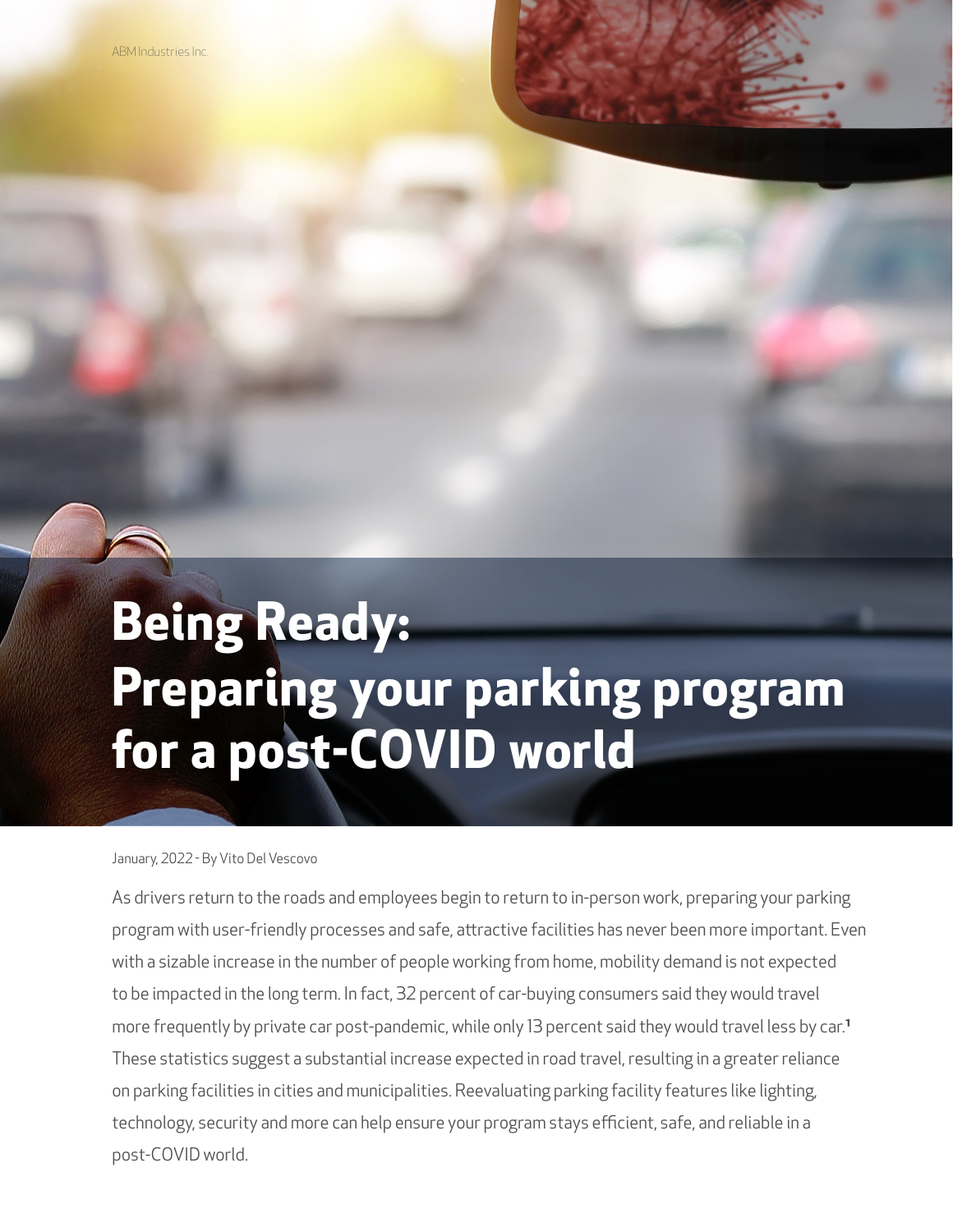One example of a city bracing for a change in parking trends is Scranton, Pa. An innovative public-private partnership formed between the nonprofit National Development Council (NDC) and the Scranton Parking Authority involved the restructuring of the city's parking assets, including six downtown parking structures and all on-street parking meters. The partnership allowed Scranton the opportunity to modernize its parking assets while maintaining their control and ownership. Read on to see how the City of Scranton, in partnership with the NDC and ABM, is engaging in these parking best practices and improving the functionality of their garages with upgrades in lighting, energy efficiency, technology, and more.

## Energy Efficiency

With younger generations on the road comes shifting needs and desires among drivers. An increased focus on sustainability and ecoconscious options is becoming one of the largest generational trends. In order to reach more ecoconscious parking tenants, the City of Scranton made the decision to install EV charging stations in their parking decks.

Today, there are well over 1 million electric vehicles in use on U.S. roads, a number that is expected to grow to 1.8 million by 2030.² Keeping up with driver trends will be essential in the long-term success of your parking program. A global COVID-19 auto and mobility consumer survey found that 49 percent of respondents are in favor of greener mobility infrastructure, indicating that current green initiatives should be amplified and accelerated.<sup>3</sup> Adjusting your city or municipality electrical offerings to match consumer sustainability trends will play a key role in meeting driver needs moving forward.

# Lighting

When it comes to lighting, customization is the key to achieving safe, attractive spaces. From stairwells to ramps, different areas of your parking facility demand different types of light fixtures. For example, stairwells and pathways need a brighter, more concentrated light spread that can be produced by track lights and spotlights. For general parking areas, multiple light fixtures that produce a wide beam angle are needed, like flood lights.<sup>4</sup> An overhaul of Scranton Parking Authority's lighting

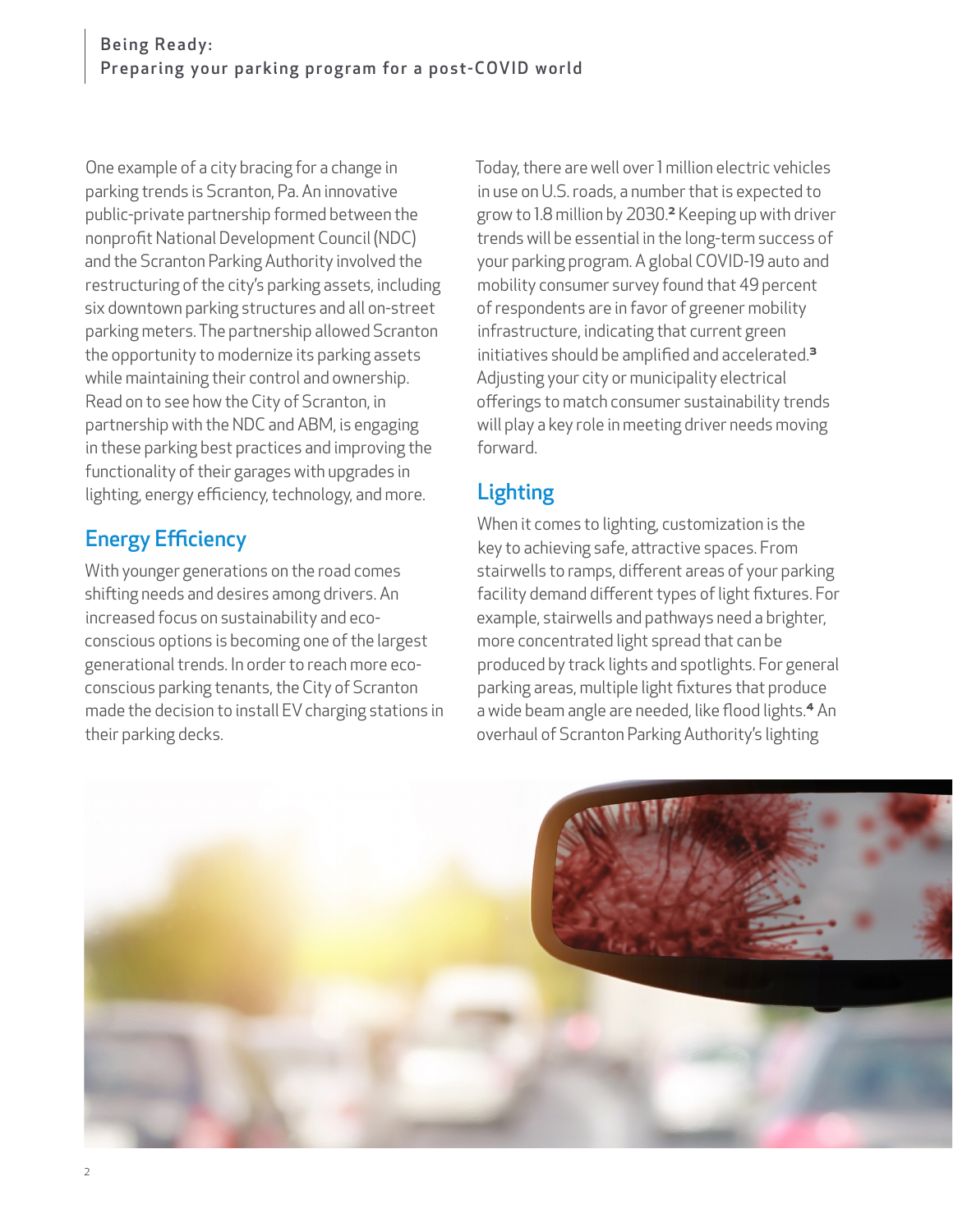system involved the replacement of all bulbs with LED lights, a switch that would prove to be both an economical advantage and an eco-friendly enhancement.

Advantages like low-heat output, high-lumen output, and long lifespan make LED lights a practical replacement for outdated fixtures like linear fluorescent, metal halide, and high-pressure sodium lights.<sup>4</sup> In addition to enhancing the safety and aesthetics of your parking facility, a lighting upgrade can result in substantial energy cost savings. Lighting retrofits can result in a reduced lighting load of up to 50 percent, a number than can be enhanced by applying advanced control strategies to reduce energy consumption.<sup>5</sup>

#### Lot Maintenance

An inconsistent maintenance routine can quickly lead to repairs and restorations that are disruptive to tenants and create unexpected costs and safety concerns. Scranton's parking program revamp involved capital repairs, fresh paint jobs, and lighting upgrades to improve the overall user experience and property lifespan. A goal of implementing proactive asset care and regular maintenance adds to the city's vision for future parking program enhancements.

For asphalt upkeep, the process of sealcoating can help protect pavement against water penetration, oxidation, and oil leaks. Parking lots that are sealcoated every three to five years and have cracks filled annually can last 30 years without replacement, compared to a 15-year lifespan for a lot without regular maintenance.<sup>6</sup> Issues like cracked concrete beams and columns, expansion joint failure, and delaminated pavement coating can all become major liabilities if left unattended.<sup>7</sup> Implementing a regular maintenance routine can result in a multitude of benefits, like doubled pavement lifespan, assured compliance with ADA regulations, increased safety, and improved curb appeal.

Reevaluating parking facility features like lighting, technology, security, and more can help ensure your program stays efficient, safe, and reliable in a post-COVID world.

### **Technology**

When it comes to providing a seamless, userfriendly parking experience, keeping your program up to date with the latest forwardfacing technologies can make a big impact. In the City of Scranton, outdated revenue systems and ticketing equipment hindered the parking experience, resulting in customer communication and usage issues. A technology upgrade from a cashier system to automation was implemented to enhance the functionality of the garages.

Utilizing technology to support hassle-free parking experiences is becoming the rule, not the exception, for drivers. Contactless payment features like scanning a QR code with your smartphone are becoming the preferred solution, not only for transient parking transactions but also for customers worried about pathogen transmission in a post-COVID world. In 2020, 92.3 million U.S. consumers used contactless payment methods at least once during a 6-month period, a number that is expected to grow to 125 million by 2025.<sup>8</sup>

#### **Security**

If not properly protected, parking lots and decks can become magnets for criminal activity. According to a report conducted by the Bureau of Justice Statistics, 10 percent of all crime occurs in parking lots and parking garages.⁹ For the City of Scranton, an overall upgrade in parking technology included a focus on security. An upgraded camera system, in addition to contracted security patrol on weekends, enforced a safer environment for parking customers.